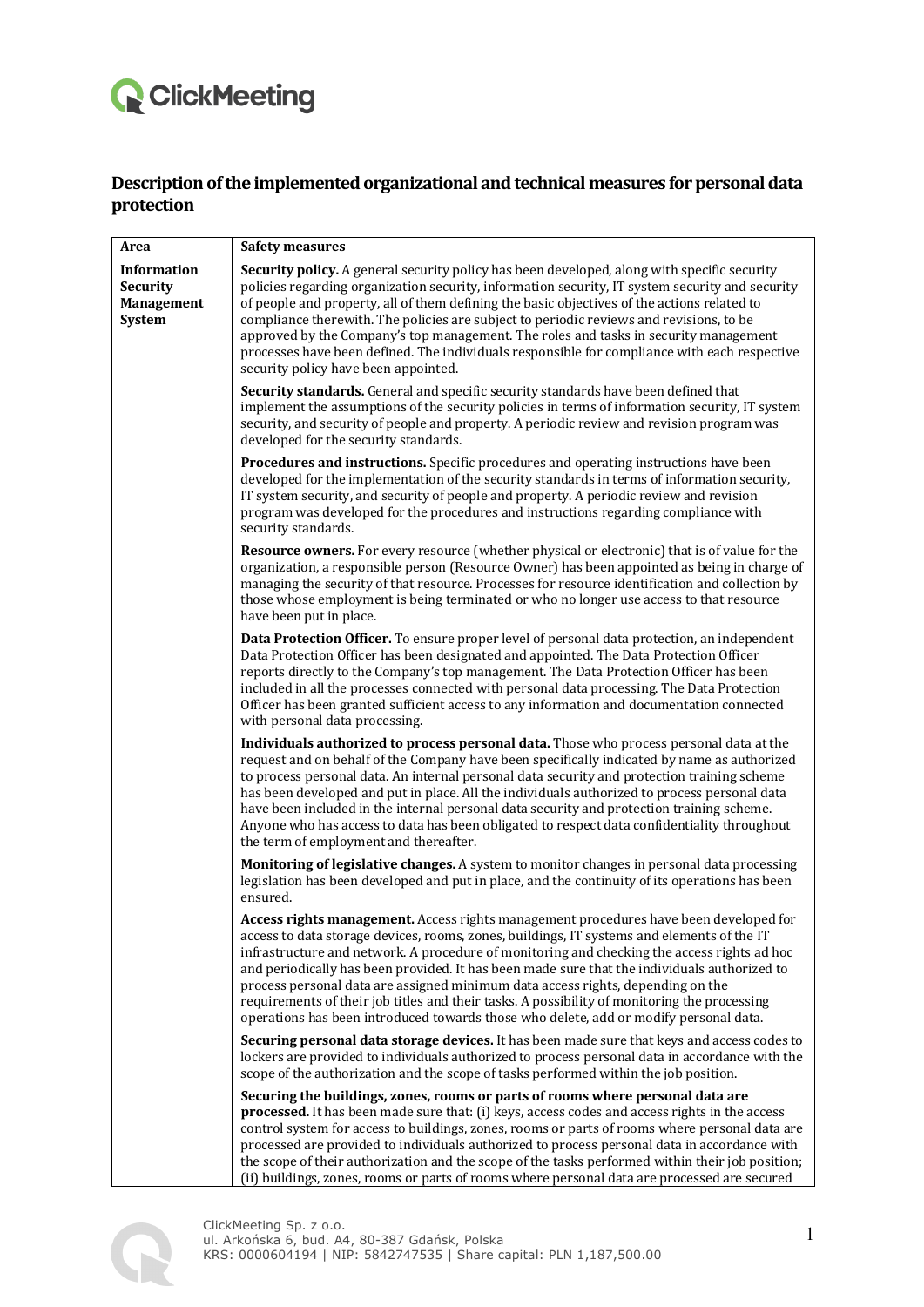

| Area                                                            | <b>Safety measures</b>                                                                                                                                                                                                                                                                                                                                                                                                                                                                                                                                                                                                                                                                                                                                                                     |
|-----------------------------------------------------------------|--------------------------------------------------------------------------------------------------------------------------------------------------------------------------------------------------------------------------------------------------------------------------------------------------------------------------------------------------------------------------------------------------------------------------------------------------------------------------------------------------------------------------------------------------------------------------------------------------------------------------------------------------------------------------------------------------------------------------------------------------------------------------------------------|
|                                                                 | against unauthorized access in the absence of the individuals authorized to be in these rooms.<br>Anyone who is not authorized to be in the rooms used for personal data processing may only<br>stay there under the supervision of authorized persons.                                                                                                                                                                                                                                                                                                                                                                                                                                                                                                                                    |
|                                                                 | Access to IT systems, elements of the IT infrastructure and networks. It has been made<br>sure that for every person authorized to access the IT system or an element of the IT<br>infrastructure or network: (i) a unique ID is assigned that cannot be assigned to anyone else;<br>(ii) authorization takes place using secure methods of transmitting the authentication data;<br>(iii) the access password is subject to audit procedures and must be changed at predetermined<br>intervals.                                                                                                                                                                                                                                                                                           |
|                                                                 | <b>Threat and vulnerability management.</b> Security gaps are periodically scanned on the<br>platforms and in the networks that process personal data so that general security standards<br>connected specifically with system reinforcement are complied with. As a result of penetration<br>tests, vulnerability scanning and compliance assessment, a corrective program is run on a<br>periodic basis according to a risk-based approach to make use of the lessons learned.                                                                                                                                                                                                                                                                                                           |
|                                                                 | Security of service providers and subcontractors. The subcontractor and provider selection<br>rules that have been developed guarantee adequate level of technical and organizational<br>security of the services provided and the tasks performed. The subcontractor and service<br>provider auditing standards and mechanisms have been developed and their implementation<br>has been guaranteed.                                                                                                                                                                                                                                                                                                                                                                                       |
|                                                                 | <b>Change management.</b> A documented change control policy has been put in place which<br>includes requirements for approving, classifying and testing the back-out plan and the division<br>of responsibilities between request, approval and implementation. Procedures for managing<br>and responding to security breach incidents have been put in place to allow reasonable<br>detection, testing, response, mitigation of consequences, and notification of any events that<br>involve a threat to the confidentiality, integrity and/or availability of personal data. The<br>response and management procedures are documented, checked and reviewed at least on an<br>annual basis.                                                                                             |
|                                                                 | Additional security measures of the ClickMeeting software application. The following<br>standards have been developed and put in place: (i) regarding software production security.<br>(ii) regarding the analysis of the risk of violating the basic rights and freedoms of data subjects<br>and the risk of loss of personal data confidentiality, availability and integrity at every product<br>life cycle stage; (iii) regarding compliance with the privacy protection principle at the software<br>design stage; (iv) regarding compliance with the privacy protection principle in default<br>settings at the software design stage. A training program regarding the rules of secure<br>software production and a software security testing program have been developed.          |
| <b>Security of</b><br>personal data<br>processing<br>operations | Data collection security. Personal data are secured against loss of accountability with solutions that<br>permit tying specific actions to a specific person or IT system.                                                                                                                                                                                                                                                                                                                                                                                                                                                                                                                                                                                                                 |
|                                                                 | Security of access to data. Personal data are secured against loss of confidentiality through: (i)<br>secure access authentication methods for people and IT systems; (ii) monitoring of correct<br>functioning and use of secure access authentication methods for people and IT systems; (iii) carried<br>out and documented periodic (at least annual) reviews of access of all users, system accounts, test<br>accounts and general accounts; (iv) implementation of session control mechanisms, including<br>account blocking and session expiration after a predetermined time.                                                                                                                                                                                                      |
|                                                                 | Data transfer/transmission security. Personal data transferred through teletransmission are secured<br>against loss of confidentiality and integrity using cryptographic data protection measures (data<br>encryption in transit), and through segmentation of ICT networks (network segmentation).                                                                                                                                                                                                                                                                                                                                                                                                                                                                                        |
|                                                                 | Data storage security. Personal data stored in data storage devices are secured against loss of<br>confidentiality, availability and integrity through: (i) physical or logical data separation (data<br>separation); (ii) real-time data copying mechanisms (data replication); (iii) mechanisms of creating<br>incremental or full data backups at predetermined time intervals (data backup); (iv) mechanisms and<br>procedures for data recovery, data source switching and backup restoration. Personal data stored in<br>databases are secured against loss of integrity through the application of consistency rules in terms<br>of semantics (definition of data type), in terms of entities (definition of basic keys) and in terms of<br>reference (definition of foreign keys). |
|                                                                 | Data development security. Personal data are secured:<br>(i) against loss of confidentiality - access is provided only to authorized persons and IT systems; (ii)<br>against loss of availability and integrity – backup mechanisms are applied; (iii) against loss of<br>accountability – solutions that tie specific actions to a specific person or IT system are applied.                                                                                                                                                                                                                                                                                                                                                                                                              |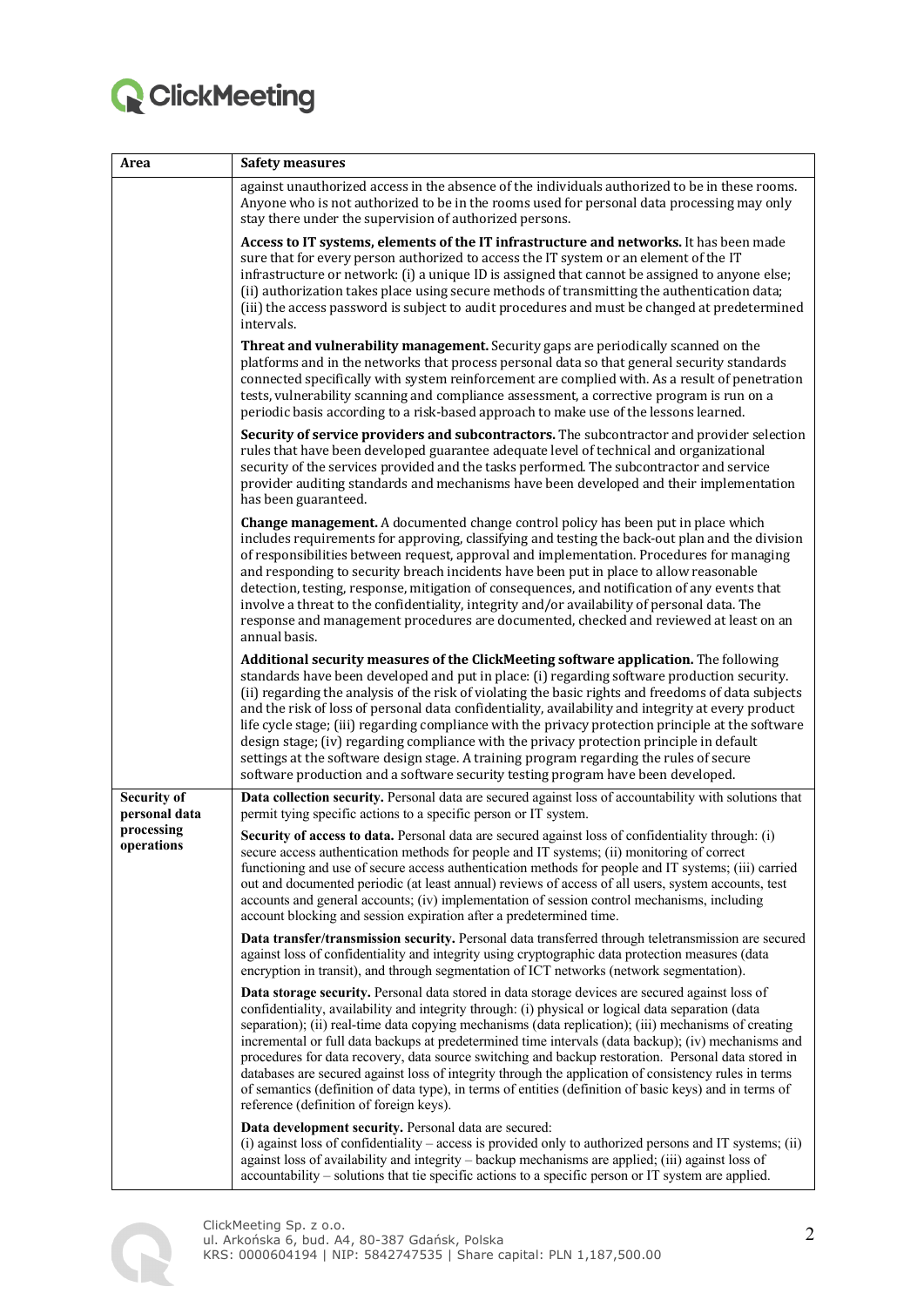

| Area                     | <b>Safety measures</b>                                                                                                                                                                                                                                                                                                                                                                                                                                                                                                                                                                                                                                                                                                                                                                                                                                                                                                                                                                                                                                                                                                                                                                                                                                                                                                                                                                                                                                                                                                                                                                                                                                                                                                                                                                                                                                                                                                                                                                                                                                                                                                                                                                                                                                                                                                                                                                                                                                                                                                                                                                                                                                                                                                                                                                                                                                                                                                                                      |
|--------------------------|-------------------------------------------------------------------------------------------------------------------------------------------------------------------------------------------------------------------------------------------------------------------------------------------------------------------------------------------------------------------------------------------------------------------------------------------------------------------------------------------------------------------------------------------------------------------------------------------------------------------------------------------------------------------------------------------------------------------------------------------------------------------------------------------------------------------------------------------------------------------------------------------------------------------------------------------------------------------------------------------------------------------------------------------------------------------------------------------------------------------------------------------------------------------------------------------------------------------------------------------------------------------------------------------------------------------------------------------------------------------------------------------------------------------------------------------------------------------------------------------------------------------------------------------------------------------------------------------------------------------------------------------------------------------------------------------------------------------------------------------------------------------------------------------------------------------------------------------------------------------------------------------------------------------------------------------------------------------------------------------------------------------------------------------------------------------------------------------------------------------------------------------------------------------------------------------------------------------------------------------------------------------------------------------------------------------------------------------------------------------------------------------------------------------------------------------------------------------------------------------------------------------------------------------------------------------------------------------------------------------------------------------------------------------------------------------------------------------------------------------------------------------------------------------------------------------------------------------------------------------------------------------------------------------------------------------------------------|
|                          | Data modification security. Personal data are secured against loss of confidentiality as access to the<br>data is provided only to authorized persons and IT systems. Accountability of the personal data<br>modification operations is ensured with solutions that permit tying specific actions to a specific<br>person or IT system.                                                                                                                                                                                                                                                                                                                                                                                                                                                                                                                                                                                                                                                                                                                                                                                                                                                                                                                                                                                                                                                                                                                                                                                                                                                                                                                                                                                                                                                                                                                                                                                                                                                                                                                                                                                                                                                                                                                                                                                                                                                                                                                                                                                                                                                                                                                                                                                                                                                                                                                                                                                                                     |
|                          | Data deletion security. Personal data are secured against loss of confidentiality and availability<br>through the provision of access to the data only to authorized persons and IT systems.<br>Accountability of the personal data deletion operations is ensured with solutions that permit tying<br>specific actions to a specific person or IT system.                                                                                                                                                                                                                                                                                                                                                                                                                                                                                                                                                                                                                                                                                                                                                                                                                                                                                                                                                                                                                                                                                                                                                                                                                                                                                                                                                                                                                                                                                                                                                                                                                                                                                                                                                                                                                                                                                                                                                                                                                                                                                                                                                                                                                                                                                                                                                                                                                                                                                                                                                                                                  |
| <b>Physical security</b> | Security of personal data storage devices. Personal data storage devices (documents, external data<br>storage devices) are secured against unauthorized access through storage in office lockers with<br>mechanical locks. The additional scope of the applied technical measures for the protection of<br>personal data storage devices is established on a case-by-case basis, depending on the identified<br>threats, the required degree of protection and the technical possibilities.                                                                                                                                                                                                                                                                                                                                                                                                                                                                                                                                                                                                                                                                                                                                                                                                                                                                                                                                                                                                                                                                                                                                                                                                                                                                                                                                                                                                                                                                                                                                                                                                                                                                                                                                                                                                                                                                                                                                                                                                                                                                                                                                                                                                                                                                                                                                                                                                                                                                 |
|                          | Security of the rooms where personal data are processed. Rooms where personal data are<br>processed are secured: (i) against unauthorized access – through application of mechanical locks,<br>code locks, an access control system and a burglar alarm system; (ii) against destruction as a result<br>of fire or flooding through application of a fire alarm and a burglar or attack alarm system. The<br>additional scope of the implemented access control measures regarding access to rooms is<br>established on a case-by-case basis, depending on the identified threats, the required degree of<br>protection of the room and the technical possibilities.                                                                                                                                                                                                                                                                                                                                                                                                                                                                                                                                                                                                                                                                                                                                                                                                                                                                                                                                                                                                                                                                                                                                                                                                                                                                                                                                                                                                                                                                                                                                                                                                                                                                                                                                                                                                                                                                                                                                                                                                                                                                                                                                                                                                                                                                                        |
|                          | Security of the buildings and areas where the rooms used for personal data processing are<br>located. The buildings and areas with the rooms used for personal data processing are secured<br>against unauthorized access through application of access control systems, a burglar and attack<br>alarm system, and surveillance by physical security guards. The internal and external zones where<br>the rooms used for personal data processing are located are additionally secured to monitor and<br>identify any threats or undesired events through the application of CCTV. The scope of the applied<br>access control system measures for the buildings and areas with the rooms where personal data are<br>processed is established on a case-by-case basis, depending on the identified threats, the required<br>protection level for the building or zone and the technical possibilities.                                                                                                                                                                                                                                                                                                                                                                                                                                                                                                                                                                                                                                                                                                                                                                                                                                                                                                                                                                                                                                                                                                                                                                                                                                                                                                                                                                                                                                                                                                                                                                                                                                                                                                                                                                                                                                                                                                                                                                                                                                                       |
| ICT security.            | Security of personal data storage devices. The data storage devices used for personal data<br>processing: (i) are secured against unauthorized access before their are installed in the hardware<br>through access restriction and control using safes; (ii) are secured against loss of data confidentiality<br>through the application of embedded procedures of cryptographic data protection (cryptographic<br>protection of data storage devices); (iii) are secured against loss of availability through the<br>application of systems for automated monitoring of performance, capacity utilization and availability<br>time; (iv) are secured against unauthorized use with the procedures for use and configuration of IT<br>infrastructure elements (configuration management); (v) intended for reuse are secured against data<br>disclosure to any unauthorized person or IT system through the use of secure data deletion methods;<br>(vi) intended for elimination are secured against reuse through permanent and deliberate mechanical<br>destruction.<br>Security of the network infrastructure elements. Elements of the network infrastructure used for<br>personal data processing are secured: (i) against access by unauthorized persons and IT systems<br>through secure access authentication methods; (ii) against access by unauthorized persons and IT<br>systems and against loss of availability through monitoring of the validity of the operating system<br>and the installed software; (iii) against access by unauthorized persons and IT systems and loss of<br>availability with such software as Firewall, Intrusion Detection Systems, Intrusion Prevention<br>Systems, Anti DDOS; (iv) against loss of availability through the application of replication,<br>virtualization and automated scaling procedures, application of automatic availability, load and<br>performance monitoring processes, application of backup power sources and automatic power<br>source switching procedures, and application and procurement of support services provided by<br>manufacturers and distributors.<br>Server security. Servers used for personal data processing are secured: (i) against access by<br>unauthorized persons and IT systems through the application of secure access authentication<br>methods; (ii) against access by unauthorized persons and IT systems and against loss of availability<br>through monitoring of the validity of the operating system and the installed software, and with such<br>software as Firewall, Anti Virus; (iii) against loss of availability through the application of<br>virtualization and automated scaling procedures, application of automatic availability, load and<br>performance monitoring processes, application of backup power sources and automatic power<br>source switching procedures, and application and procurement of support services provided by |